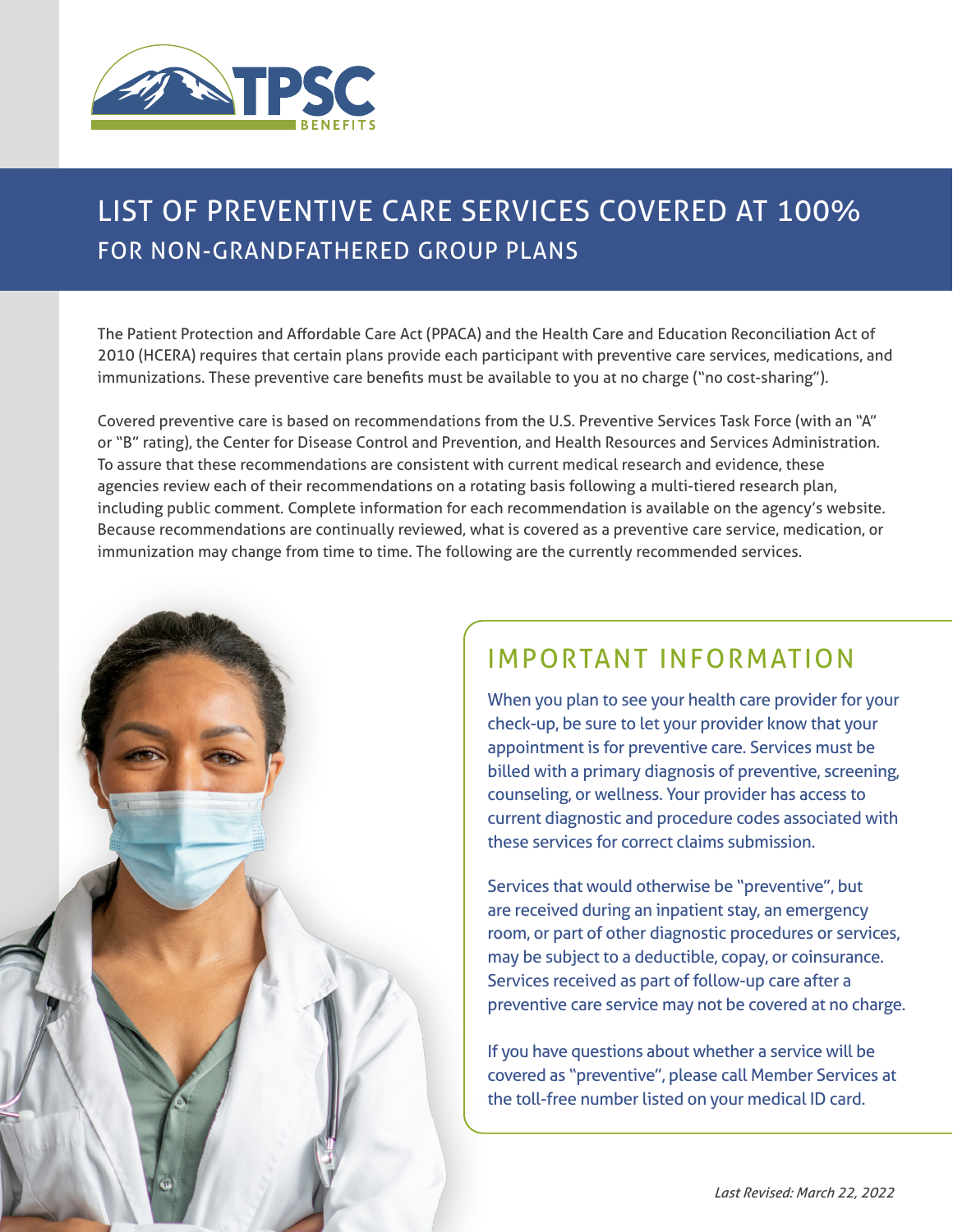| <b>Services</b>                                                                                                                                                                                                                                                                                                                                                        | <b>Frequency/Comments</b>                                                                                                                                                                                                                                                                                                                                       |
|------------------------------------------------------------------------------------------------------------------------------------------------------------------------------------------------------------------------------------------------------------------------------------------------------------------------------------------------------------------------|-----------------------------------------------------------------------------------------------------------------------------------------------------------------------------------------------------------------------------------------------------------------------------------------------------------------------------------------------------------------|
| <b>Wellness Exam</b><br>Recommended annually to obtain appropriate screenings and counseling.                                                                                                                                                                                                                                                                          | Many preventive care services are covered<br>only once per year, and multiple services<br>may be combined into a single visit. If a<br>recommendation calls for multiple visits<br>or sessions, all of those services must be<br>provided at no cost-sharing. Recommended<br>screenings or counseling may require<br>additional visits or contacts to complete. |
| <b>Abdominal Aortic Aneurysm</b><br>Screening for abdominal aortic aneurysm by ultrasonography in men ages<br>65-75 who have ever smoked.                                                                                                                                                                                                                              | One screening per lifetime.                                                                                                                                                                                                                                                                                                                                     |
| <b>Alcohol Misuse</b><br>Screen adults for unhealthy alcohol use and provide counseling to those who<br>drink at a risky or hazardous level.                                                                                                                                                                                                                           | Multiple brief counseling sessions lasting<br>about 10-15 minutes each are recommended.                                                                                                                                                                                                                                                                         |
| <b>Blood Pressure</b><br>Screening for high blood pressure in adults aged 18 or older.                                                                                                                                                                                                                                                                                 | Recommends obtaining measurements outside<br>of clinical setting for diagnostic confirmation<br>before starting treatment.                                                                                                                                                                                                                                      |
| <b>Colorectal Cancer</b><br>Screening for colorectal cancer in adults beginning at age 45 or older through<br>stool-based tests for fecal occult blood testing, sigmoidoscopy, or colonoscopy.                                                                                                                                                                         | Frequency varies based on the test, but<br>generally 1 year for stool-based tests; 5<br>years for sigmoidoscopy; and 10 years for<br>colonoscopy are recommended                                                                                                                                                                                                |
| <b>Depression</b><br>Screening for depression in the general adult population, including pregnant<br>and postpartum women.                                                                                                                                                                                                                                             | Adequate systems should be in place to ensure<br>accurate diagnosis, effective treatment, and<br>appropriate follow-up.                                                                                                                                                                                                                                         |
| <b>Diabetes</b><br>Screening for prediabetes and type 2 diabetes in adults aged 35 to 70 years<br>who are overweight or obese.                                                                                                                                                                                                                                         | Recommend adults with prediabetes to<br>effective preventive interventions.                                                                                                                                                                                                                                                                                     |
| <b>Healthy Diet and Physical Activity</b><br>Intensive behavioral counseling interventions for adults with cardiovascular<br>risk factors to promote a healthful diet and physical.                                                                                                                                                                                    | Preventive care services do not include gym<br>memberships or personal trainers. Check with<br>your employer to see if your company offers<br>any discounts for these services.                                                                                                                                                                                 |
| <b>Hepatitis B</b><br>Screening for Hepatitis B (HBV) infection in adults at high risk for infection,<br>including those who:<br>• Were born in countries where HBV is common<br>• Were US-born but not vaccinated as an infant and whose parents came<br>from a country where HBV is common<br>Have HIV or a weakened immune system; or<br>• Are undergoing dialysis. | Other factors may increase the risk for HBV.<br>Ask your health care provider if you might be<br>at high risk.                                                                                                                                                                                                                                                  |
| <b>Hepatitis C</b><br>Screening for Hepatitis C virus [HCV] infection in adults aged 18 to 79 years.                                                                                                                                                                                                                                                                   |                                                                                                                                                                                                                                                                                                                                                                 |
| HIV (Human Immune-Deficiency Virus)<br>Screening everyone ages 15-65 for HIV infection. Screening for teens younger<br>than 15 and adults older than 65 if they are at increased risk for HIV infection.                                                                                                                                                               | Pre-exposure prophylaxis with antiretroviral<br>therapy may be available to persons who are<br>at high risk of HIV acquisition.<br>See Preventive Medications.                                                                                                                                                                                                  |
| Hypertension<br>Screening for hypertension in adults 18 years or older with office blood<br>pressure measurement.                                                                                                                                                                                                                                                      | Recommend testing outside of the clinician's<br>office to confirm diagnosis before beginning<br>treatment.                                                                                                                                                                                                                                                      |
| <b>Lung Cancer</b><br>Screening for lung cancer in adults aged 50 to 80 who have a 20 pack-year<br>smoking history and currently smoke or have quit within the past 15 years.                                                                                                                                                                                          |                                                                                                                                                                                                                                                                                                                                                                 |
| <b>Obesity in Adults</b><br>Screen all adults for a body mass index (BMI) of 30kg/m <sup>2</sup> or higher and<br>recommend intensive, multi-component behavioral interventions to those<br>who are obese.                                                                                                                                                             | Recommend weight loss programs that have<br>12 or more sessions in a year that include a<br>variety of activities and strategies to help<br>people lose weight.                                                                                                                                                                                                 |
| <b>Sexually Transmitted Infections (STIs)</b><br>Screening for all sexually active adults at increased risk for STIs.                                                                                                                                                                                                                                                  | Recommend behavioral counseling<br>interventions of more than 120 minutes<br>delivered over multiple sessions to achieve<br>larger STI prevention effects.                                                                                                                                                                                                      |
| <b>Syphilis Infection</b><br>Screening for syphilis infection in persons who are at increased risk for<br>infection.                                                                                                                                                                                                                                                   |                                                                                                                                                                                                                                                                                                                                                                 |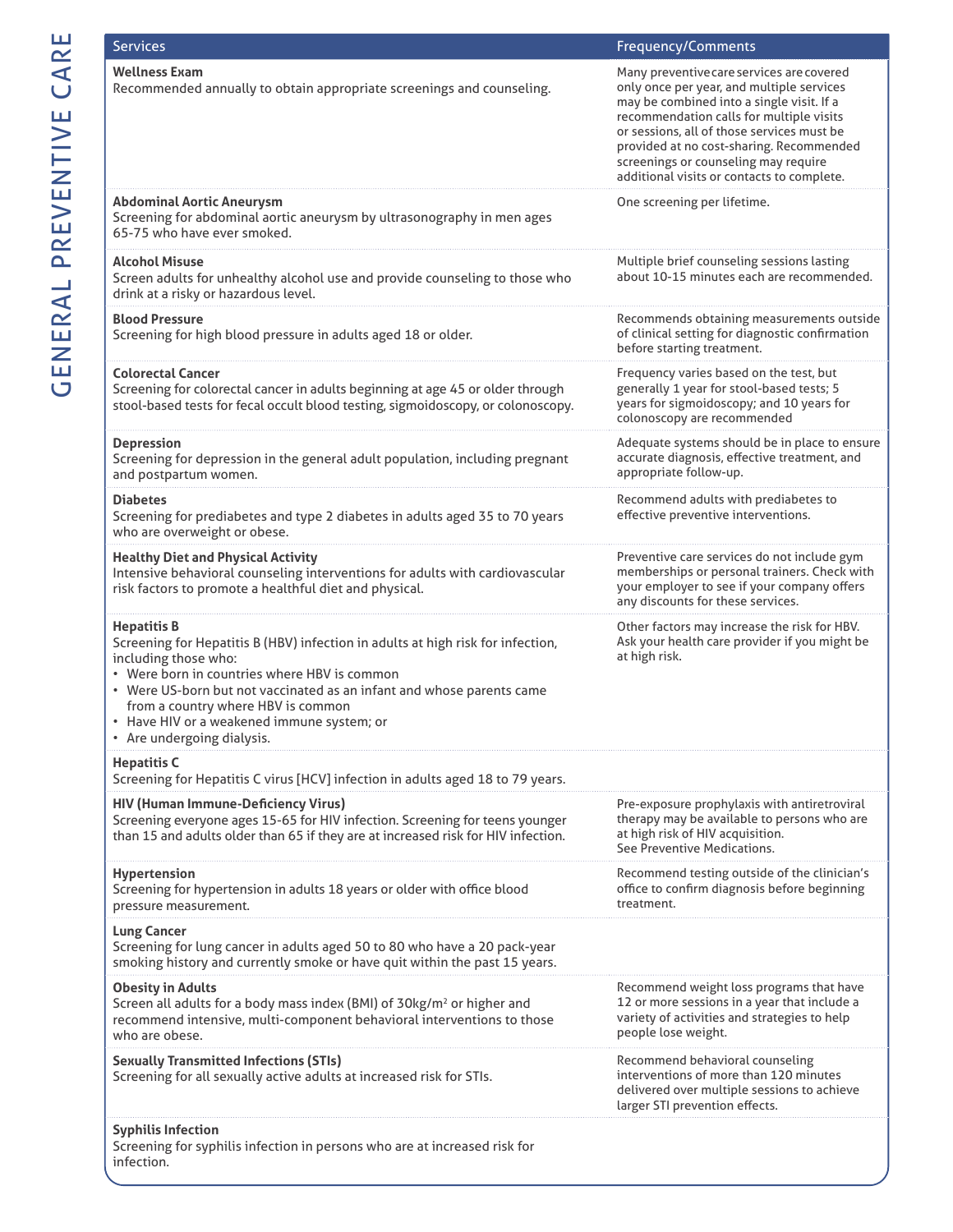## CONTINUED CONTINUED

## **Tobacco Cessation**

Screening for tobacco use by all adults; encourage them to stop using tobacco; provide behavioral interventions and FDA-approved pharmacotherapy for cessation.

### **Tuberculosis**

Screening for latent tuberculosis infection in adults older than 18 years who are at increased risk of tuberculosis exposure and infection.

### Services Frequency/Comments

Recommend interventions of 8 or more sessions with 90-300 minutes total contact time. Check with your pharmacy benefits manager for tobacco cessation products covered by your plan.

People who were born in or have lived in countries with high rates of tuberculosis are at increased risk. For a list of countries with high tuberculosis rates, see http://www.stoptb.org/countries/tbdata.asp.

| <b>Services</b>                                                                                                                                                                                                                                                                                                                                                                                                                                      | <b>Frequency/Comments</b>                                                                                                                                                                                                                                                                                                                                                     |
|------------------------------------------------------------------------------------------------------------------------------------------------------------------------------------------------------------------------------------------------------------------------------------------------------------------------------------------------------------------------------------------------------------------------------------------------------|-------------------------------------------------------------------------------------------------------------------------------------------------------------------------------------------------------------------------------------------------------------------------------------------------------------------------------------------------------------------------------|
| <b>Well-Baby and Well-Child Exams</b><br>Services at a well-child exam include history and physical exam;<br>measurements of height, weight and body mass index (BMI). Other screenings<br>and assessments are performed as recommended at various ages.                                                                                                                                                                                             | Infants should have a well-baby exam at<br>frequent intervals from birth to age 3. Children<br>from ages 3-18 should have a well-child<br>exam every year. For a detailed schedule of<br>recommended screenings, assessments, and<br>immunizations for each age, see the Periodicity<br>Schedule at https://brightfutures.aap.org.                                            |
| <b>Alcohol and Drug Use Assessment</b><br>Screening all adolescent patients for alcohol use with a formal, validated<br>screening tool at every health supervision visit and appropriate acute care visits<br>for adolescents age 12 through 17.                                                                                                                                                                                                     | American Academy of Pediatrics recommends<br>using the "CRAFFT" screening tool for risk<br>assessment.                                                                                                                                                                                                                                                                        |
| Anemia<br>Perform risk assessment or screening, as appropriate.                                                                                                                                                                                                                                                                                                                                                                                      |                                                                                                                                                                                                                                                                                                                                                                               |
| <b>Cardiovascular Health</b><br>Ongoing risk assessment of all children for potential cardiovascular disease<br>with a family history of early CVD; advising against tobacco exposure (parent<br>or child); supporting nutritional diet; tracking height, weight, and BMI; and<br>encouraging moderate-to-vigorous physical activity every day from age 5<br>https://www.nhlbi.nih.gov/sites/default/files/media/docs/peds_guidelines_<br>sum-1.pdf. | Recommends annual blood pressure check<br>beginning at age 3. If there is a family history<br>of early CVD, then recommends universal lipid<br>and fasting glucose testing at least once during<br>each age group: 9-11; 12-17; and 18-21.                                                                                                                                    |
| <b>Critical Congenital Heart Disease</b><br>Screening all newborns for critical congenital heart disease before leaving<br>the hospital.                                                                                                                                                                                                                                                                                                             |                                                                                                                                                                                                                                                                                                                                                                               |
| <b>Dental Caries</b><br>Recommends that primary care clinicians apply prescribe oral fluoride<br>supplementation starting at age 6 months for children whose water supply is<br>deficient in fluoride. Clinicians should apply fluoride varnish to primary teeth<br>of all infants and children from the appearance of the first primary tooth.                                                                                                      | Both forms of fluoride are covered as<br>preventive care medications.                                                                                                                                                                                                                                                                                                         |
| <b>Depression</b><br>Screening for major depressive disorder (MDD) in adolescents aged<br>12 through 18 years old.                                                                                                                                                                                                                                                                                                                                   | Collaborative, multicomponent, interventions<br>linking primary care providers, patients, and<br>mental health specialists are recommended.                                                                                                                                                                                                                                   |
| Developmental/Behavioral Assessment<br>Screening for age-appropriate developmental progress in children up to age<br>3. Subsequent age-appropriate psychosocial and behavioral assessments<br>extend to all children and adolescents.                                                                                                                                                                                                                | Developmental surveillance usually occurs<br>at most well-child visits. Developmental and<br>psychosocial issues for children and adolescents<br>may require counseling and treatment visits<br>apart from preventive care visits. Screening<br>for autism in children ages 3 and younger who<br>have no obvious signs or symptoms is neither<br>recommended nor discouraged. |
| <b>Hearing Screening</b><br>Screening for hearing in all newborn infants; then screen hearing with<br>audiometry once during each age group: 11-14; 15-17; and 18-21.                                                                                                                                                                                                                                                                                | Newborn screening is typically performed in<br>the birth facility or as part of a wellness office<br>visit in the event of a home birth.                                                                                                                                                                                                                                      |
| Height, Weight and Body Mass Index Measurements<br>Measure and record at regular intervals during infancy and early childhood,<br>then annually after age three.                                                                                                                                                                                                                                                                                     | Included in well-baby and well-child exams.                                                                                                                                                                                                                                                                                                                                   |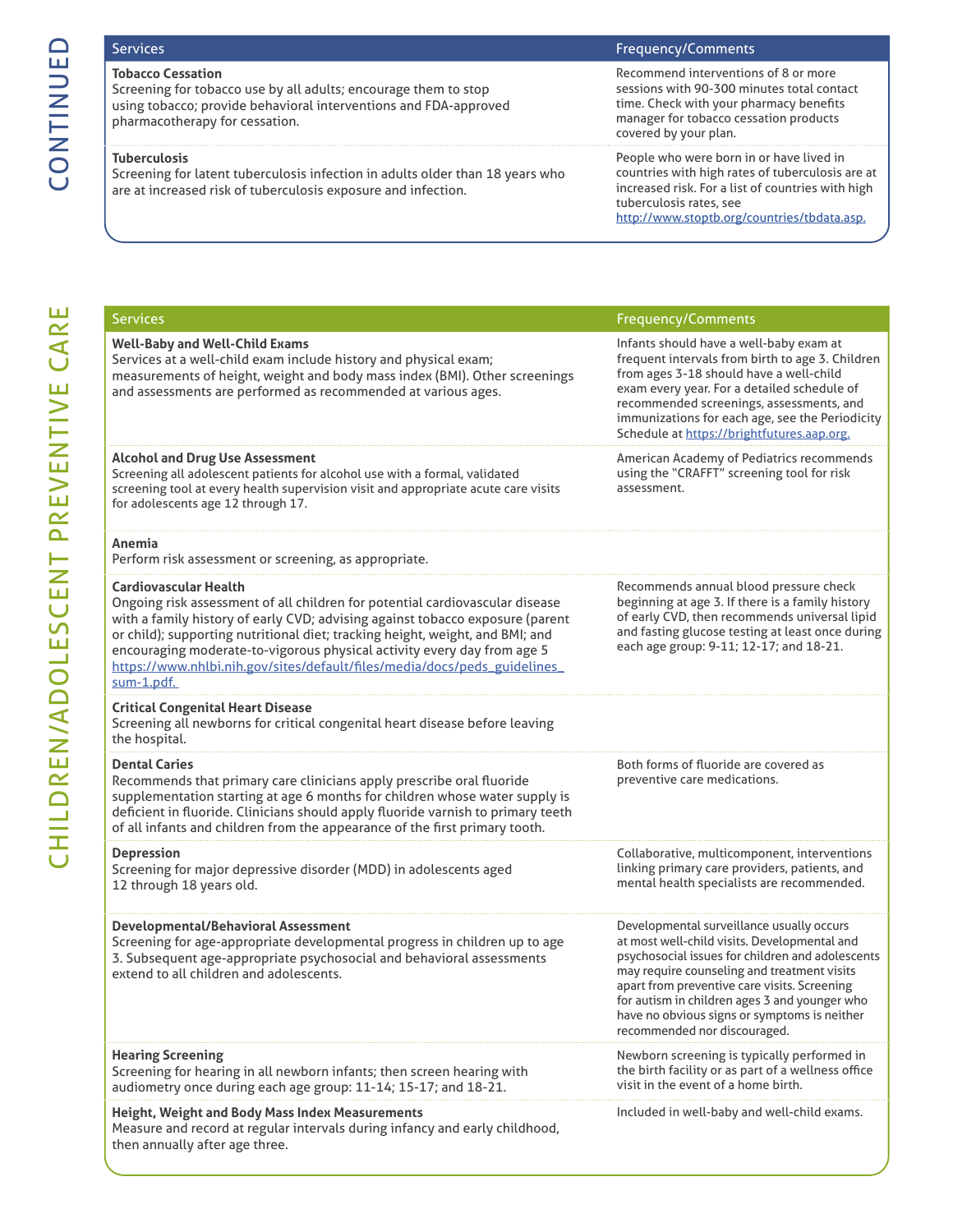| <b>Services</b>                                                                                                                                                                                                                                                                                                                                  | <b>Frequency/Comments</b>                                                                                                                                                                                                                                                                                                   |
|--------------------------------------------------------------------------------------------------------------------------------------------------------------------------------------------------------------------------------------------------------------------------------------------------------------------------------------------------|-----------------------------------------------------------------------------------------------------------------------------------------------------------------------------------------------------------------------------------------------------------------------------------------------------------------------------|
| Hemoglobinopathies<br>Screening for sickle cell disease in newborns.                                                                                                                                                                                                                                                                             | Service is typically performed in the birth<br>facility or as part of a wellness office visit in<br>the event of a home birth.                                                                                                                                                                                              |
| <b>Hepatitis B</b><br>Screening for Hepatitis B (HBV) infection in adolescents who are at high risk,<br>including adolescents who:<br>• Are from countries with 2% or more Hepatitis B prevalence; and US-born<br>adolescents not vaccinated as infants and with at least one parent born in<br>a region with 8% or more Hepatitis B prevalence. | Other factors may increase risk for HBV. Ask<br>your health care provider if you might be at<br>high risk.                                                                                                                                                                                                                  |
| <b>HIV (Human Immune-Deficiency Virus)</b><br>Screening of all adolescents ages 15 to 18 years and younger adolescents<br>who are at increased risk for HIV infection.                                                                                                                                                                           | Pre-exposure prophylaxis with antiretroviral<br>therapy may be available to persons who are<br>at high risk of HIV acquisition. See Preventive<br>Medications.                                                                                                                                                              |
| Hypothyroidism<br>Screening for low production of thyroid hormone in infants between 2 and 4<br>days of age.                                                                                                                                                                                                                                     | Infants discharged before 48 hours of life<br>should be tested immediately. In the event of a<br>home birth, testing should occur as part of the<br>next wellness office visit.                                                                                                                                             |
| <b>Interpersonal and Domestic Violence</b><br>Screening for interpersonal and domestic violence, which includes physical<br>violence, sexual violence, stalking and psychological aggression (including<br>coercion), reproductive coercion, neglect, and threats of violence or abuse, or<br>both.                                              | Screening should occur at least annually<br>regardless of whether the patient presents<br>with any signs or symptoms of abuse.<br>When needed, initial interventions are<br>recommended, including referrals to<br>counseling, education, harm reduction<br>strategies, and referral to appropriate<br>supportive services. |
| <b>Obesity</b><br>Screening of children aged 6 years and older for obesity.                                                                                                                                                                                                                                                                      | Comprehensive, intensive behavioral<br>interventions are recommended to promote a<br>healthy diet and physical activity.                                                                                                                                                                                                    |
| <b>Phenylketonuria (PKU)</b><br>Screening for PKU (a rare inherited disorder that affects processing of certain<br>amino acids) in newborns.                                                                                                                                                                                                     | Service is typically performed in the birth<br>facility or as part of a wellness office visit in<br>the event of a home birth.                                                                                                                                                                                              |
| <b>Sexually Transmitted Infections (STIs)</b><br>Screening of all sexually active adolescents who are at increased risk for STIs.                                                                                                                                                                                                                | Recommend behavioral counseling<br>interventions of more than 120 minutes<br>delivered over multiple sessions to achieve<br>larger STI prevention effects.                                                                                                                                                                  |
| <b>Skin Cancer</b><br>Counseling young adults, adolescents, children, and parents of young<br>children who have fair skin about minimizing their exposure to ultraviolet<br>radiation to reduce risk for skin cancer.                                                                                                                            |                                                                                                                                                                                                                                                                                                                             |
| <b>Syphilis Infection</b><br>Screening for syphilis infection in adolescents who are at increased<br>risk for infection.                                                                                                                                                                                                                         |                                                                                                                                                                                                                                                                                                                             |
| <b>Tobacco Use</b><br>Provide interventions, including education or brief counseling, to prevent<br>initiation of tobacco use among school-aged children and adolescents.                                                                                                                                                                        |                                                                                                                                                                                                                                                                                                                             |
| <b>Tuberculin Test</b><br>Screening for higher risk of tuberculosis infection at least once during each<br>age group: 0-11 months; 1-4 years; 5-10 years; 11-14 years; 15-17 years.<br>Testing should be performed upon recognition of risk factors.                                                                                             |                                                                                                                                                                                                                                                                                                                             |
| <b>Visual Acuity in Children</b><br>Screening all children at least once between the ages of 3 and 5 years to<br>detect the presence of amblyopia or its risk factors.                                                                                                                                                                           |                                                                                                                                                                                                                                                                                                                             |
| <b>Well-Woman Exams</b><br>Well-woman preventive care exams are available to adolescents that are age<br>and developmentally appropriate.                                                                                                                                                                                                        | See Women's Preventive Care for covered<br>services.                                                                                                                                                                                                                                                                        |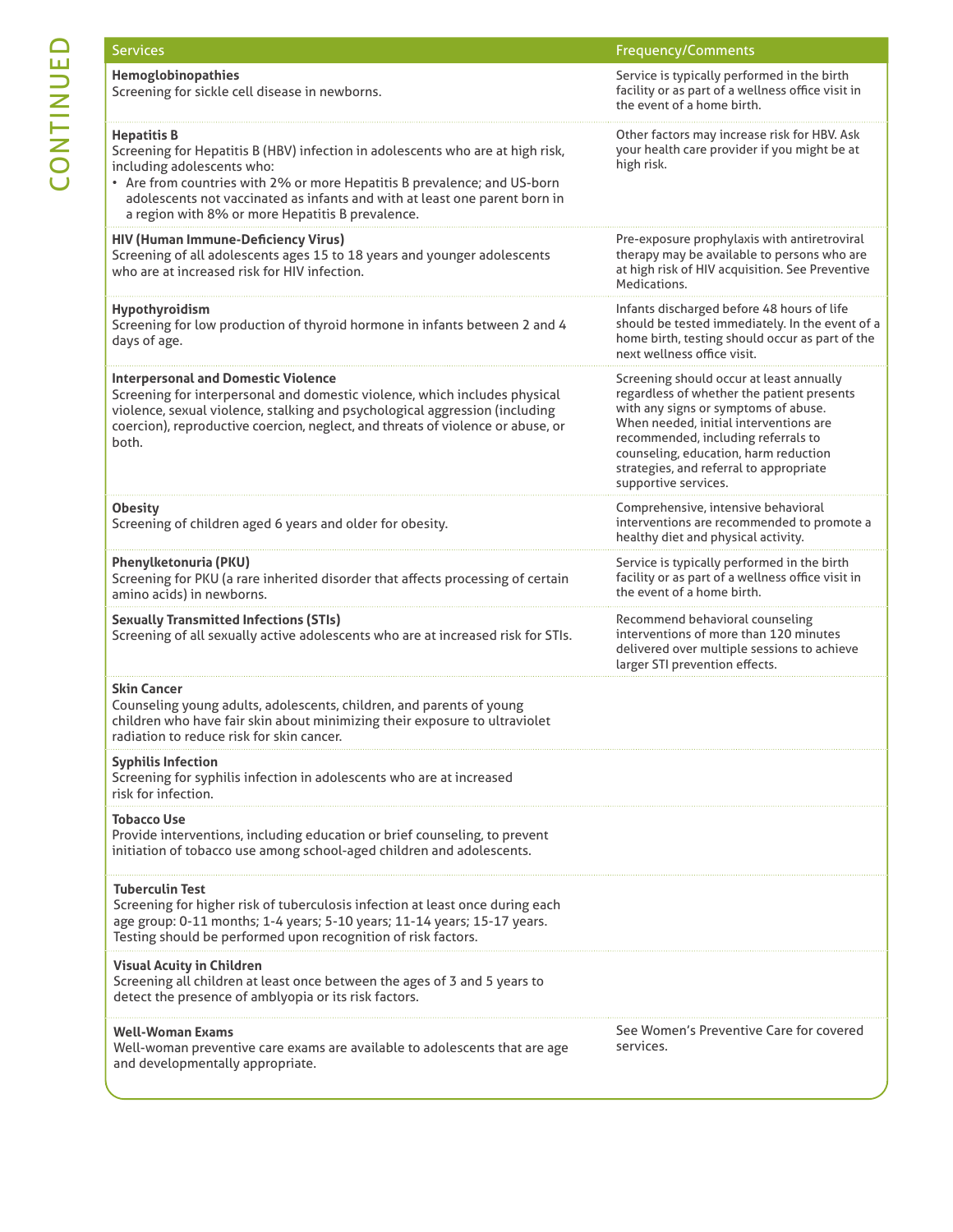| <b>Services</b>                                                                                                                                                                                                                                                                                                                               | <b>Frequency/Comments</b>                                                                                                                                                                                                                                             |
|-----------------------------------------------------------------------------------------------------------------------------------------------------------------------------------------------------------------------------------------------------------------------------------------------------------------------------------------------|-----------------------------------------------------------------------------------------------------------------------------------------------------------------------------------------------------------------------------------------------------------------------|
| <b>Well-Woman Exams</b><br>Well-woman preventive care visits annually for adult women to obtain<br>the recommended preventive services that are age and developmentally<br>appropriate, including preconception care. This well-woman visit should, where<br>appropriate, include other preventive services listed in this set of guidelines. | Preventive care services may be combined<br>in a single visit, but additional visits may be<br>needed to obtain all recommended preventive<br>services.                                                                                                               |
| <b>Alcohol and Drug Use Assessment</b><br>Screening pregnant women for unhealthy alcohol use and provide<br>counseling to those who drink at a risky or hazardous level.                                                                                                                                                                      | Brief counseling sessions lasting about 10-15<br>minutes each are recommended.                                                                                                                                                                                        |
| <b>Anemia (Iron Deficiency)</b><br>Test for anemia in asymptomatic pregnant women.                                                                                                                                                                                                                                                            |                                                                                                                                                                                                                                                                       |
| <b>Bacteriuria</b><br>Screening for asymptomatic bacteriuria with urine culture for pregnant<br>women at 12-16 weeks' gestation or at the first prenatal visit, if later.                                                                                                                                                                     |                                                                                                                                                                                                                                                                       |
| <b>BRCA Genetic Testing for Breast and Ovarian Cancer</b><br>For women whose family history is associated with an increased risk for<br>deleterious mutations in BRCA1 or BRCA2 genes.                                                                                                                                                        |                                                                                                                                                                                                                                                                       |
| <b>Breast Cancer [Mammography]</b><br>Screening for women aged 50-74 every 2 years, with or without clinical<br>breast examination.                                                                                                                                                                                                           | Preventive medications may be recommended if<br>women are determined to be at risk.                                                                                                                                                                                   |
| <b>Breast-feeding Counseling, Supplies, and Counseling</b><br>Comprehensive lactation (breast-feeding) support and counseling by a<br>trained provider during pregnancy and/or in the postpartum period.                                                                                                                                      | Certain breast pumps for nursing mothers are<br>covered through Preferred Providers.                                                                                                                                                                                  |
| <b>Cervical Cancer</b><br>• Women ages 21-65 (with cytology [pap smear] every 3 years) or<br>• Women ages 30-65 (with only cytology [pap smear] with cytology and<br>human papillomavirus [HPV] testing every 5 years)                                                                                                                        |                                                                                                                                                                                                                                                                       |
| <b>Chemoprevention of Breast Cancer</b><br>Recommends clinicians engage in shared, informed decision-making with<br>women who are at increased risk for breast cancer about medications to<br>reduce their risk.                                                                                                                              |                                                                                                                                                                                                                                                                       |
| Chlamydia<br>Screening for sexually active women age 24 years or younger and women<br>25 years or older who are at increased risk for infection.                                                                                                                                                                                              |                                                                                                                                                                                                                                                                       |
| <b>Contraceptive Care</b><br>Contraceptive counseling, initiation of contraceptive use, and follow-<br>up care, including management, evaluation, changes to and removal or<br>discontinuation of the contraceptive method.                                                                                                                   | All FDA-approved contraceptive methods,<br>effective family planning practices and<br>sterilization procedures are available as part of<br>contraceptive care. Certain employers may be<br>exempt from covering contraceptives because<br>of their religious beliefs. |
| <b>Depression</b><br>Screening for depression during pregnancy and postpartum for persons who<br>are at increased risk of perinatal depression.                                                                                                                                                                                               | Perinatal depression is linked to multiple<br>negative outcomes for both mother and<br>infant. Extensive counseling, educational and<br>supportive interventions over an extended<br>period prior to and following birth are<br>recommended.                          |
| <b>Gestational Diabetes</b><br>Screening for gestational diabetes in asymptomatic pregnant women after<br>24 weeks of gestation.                                                                                                                                                                                                              | Screening may occur earlier than 24 weeks of<br>gestation in high-risk women.                                                                                                                                                                                         |
| Gonorrhea<br>Screening for sexually active women age 24 years or younger and women<br>age 25 years or older who are at increased risk for infection.                                                                                                                                                                                          |                                                                                                                                                                                                                                                                       |
| <b>Healthy Weight and Weight Gain in Pregnancy</b><br>Screening of pregnant persons health weight gain during pregnancy.                                                                                                                                                                                                                      | Offer effective behavior counseling<br>interventions for health weight gain or<br>excessive gestational weight gain during<br>pregnancy                                                                                                                               |
| <b>Hepatitis B</b><br>Screen all pregnant women at first prenatal visit.                                                                                                                                                                                                                                                                      |                                                                                                                                                                                                                                                                       |
| HIV (Human Immune-Deficiency Virus)<br>Screening for all women over age 18 to age 65 and older if at increased risk<br>of infection.                                                                                                                                                                                                          | Pre-exposure prophylaxis with antiretroviral<br>therapy may be available to persons who are<br>at high risk of HIV acquisition. See Preventive<br>Medications.                                                                                                        |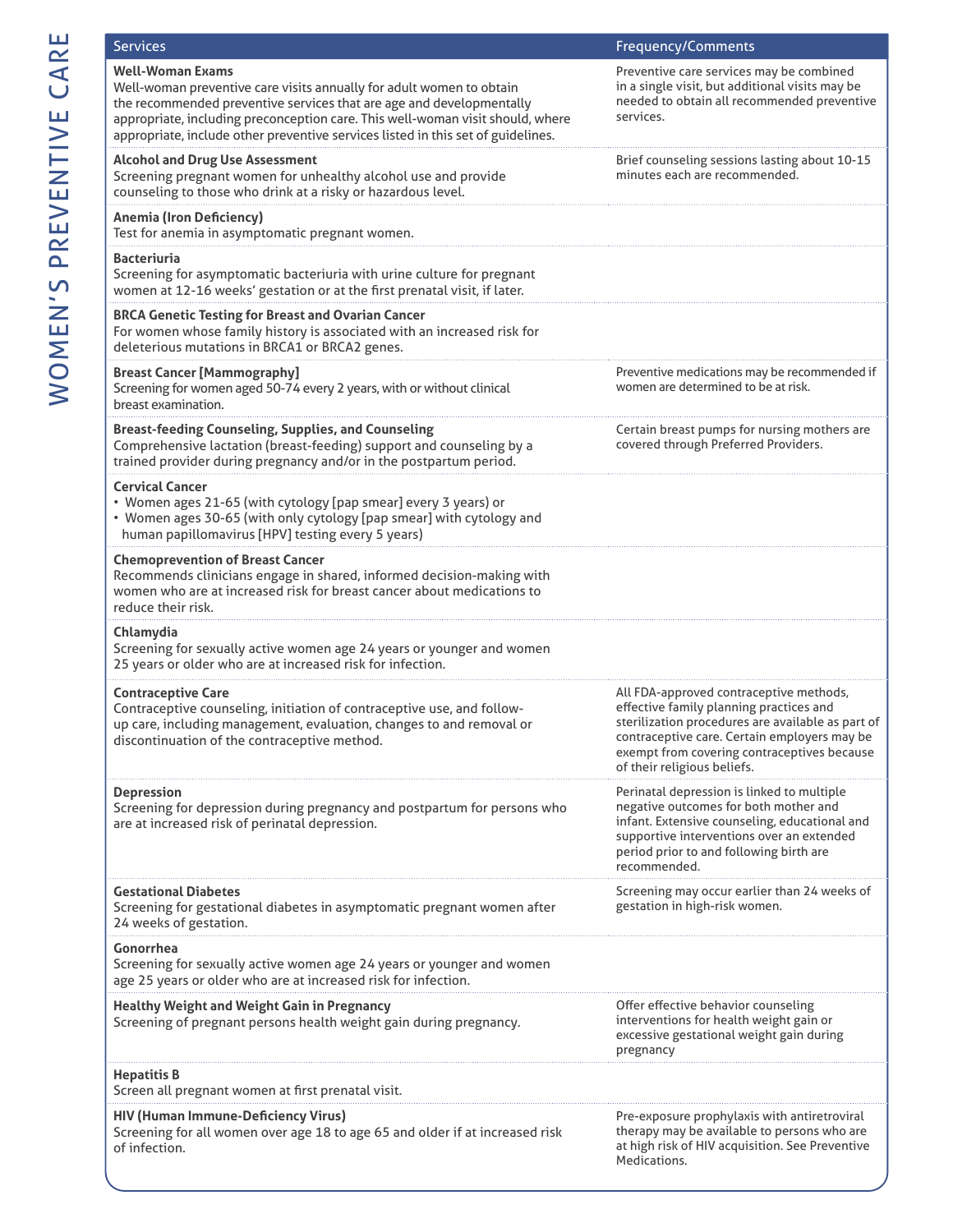| <b>Services</b>                                                                                                                                                                                                                                                                                                                                                                            | Frequency/Comments                                                                                                                                                                                                                                                                                                  |
|--------------------------------------------------------------------------------------------------------------------------------------------------------------------------------------------------------------------------------------------------------------------------------------------------------------------------------------------------------------------------------------------|---------------------------------------------------------------------------------------------------------------------------------------------------------------------------------------------------------------------------------------------------------------------------------------------------------------------|
| <b>Interpersonal and Domestic Violence</b><br>Screening all women of childbearing age for interpersonal and domestic<br>violence, which includes physical violence, sexual violence, stalking and<br>psychological aggression (including coercion), reproductive coercion, neglect,<br>and threats of violence or abuse, or both.                                                          | Screening should occur at least annually<br>regardless of whether the patient presents any<br>signs or symptoms of abuse. When needed,<br>initial interventions are recommended,<br>including referrals to counseling, education,<br>harm reduction strategies, and referral to<br>appropriate supportive services. |
| <b>Osteoporosis (Bone Density)</b><br>For all women age 65 or older and women younger than 65 who are at increased<br>risk.                                                                                                                                                                                                                                                                |                                                                                                                                                                                                                                                                                                                     |
| <b>Rh Incompatibility</b><br>• Rh (D) blood typing and antibody testing for all pregnant women during<br>their first pregnancy-related visit.<br>• Repeated Rh (D) antibody testing for all unsensitized Rh (D)-negative<br>women at 24-28 weeks gestation unless the biological father is known to<br>be Rh (D)- negative.                                                                | Initial testing is part of the obstetric panel.                                                                                                                                                                                                                                                                     |
| <b>Sexually Transmitted Infections (STIs)</b><br>Screening and behavioral counseling for all sexually active women who are at<br>increased risk for STIs.                                                                                                                                                                                                                                  | Recommend behavioral counseling<br>interventions of more than 120 minutes<br>delivered over multiple sessions to achieve<br>larger STI prevention effects.                                                                                                                                                          |
| <b>Surgical Sterilizations for Women with Reproductive Capacity</b><br>Surgical sterilization for women wanting a permanent form of birth control.                                                                                                                                                                                                                                         | Contraceptive care does not include<br>hysterectomy as a surgical sterilization.                                                                                                                                                                                                                                    |
| <b>Syphilis Infection</b><br>Screening for syphilis infection in all pregnant women.                                                                                                                                                                                                                                                                                                       |                                                                                                                                                                                                                                                                                                                     |
| <b>Tobacco Cessation</b><br>Screening for tobacco use by pregnant women; encourage them to stop<br>using tobacco; provide behavioral interventions and FDA-approved<br>pharmacotherapy for cessation.                                                                                                                                                                                      | Recommend interventions of 8 or more<br>sessions with 90-300 minutes total contact<br>time. Check with your pharmacy benefits<br>manager for tobacco cessation products<br>covered by your plan.                                                                                                                    |
|                                                                                                                                                                                                                                                                                                                                                                                            |                                                                                                                                                                                                                                                                                                                     |
| <b>Medications</b>                                                                                                                                                                                                                                                                                                                                                                         | <b>Frequency/Comments</b>                                                                                                                                                                                                                                                                                           |
| To obtain over-the-counter and prescription preventive medications at no cost-<br>sharing, you must obtain a written prescription from your physician. Some plans<br>may require that you use only a network pharmacy. The formulary for preventive<br>medications is subject to change. Contact the Prescription Drug network identified<br>on your medical ID card for more information. | Contact the Prescription Drug network<br>identified on your medical ID card for more<br>information about covered medications and<br>any other limitations.                                                                                                                                                         |
| Aspirin for Prevention of Cardiovascular Disease in Adults<br>Aspirin for the prevention of cardiovascular disease and colorectal cancer in<br>adults ages 50-59 who:<br>• Have a 10-year cardiovascular risk of 10% or greater;<br>• Are not at increased risk for bleeding;<br>$\epsilon$ Have a life expectancy of at least 10 years; and                                               | Over the counter (OTC) Aspirin (81mg) is<br>available only with a written prescription.                                                                                                                                                                                                                             |

• Have a life expectancy of at least 10 years; and • Are willing to take low-dose aspirin daily for at least 10 years.

**Aspirin for Prevention of Morbidity and Mortality from Preeclampsia** Recommends the use of low-dose aspirin (81 mg/d) as preventive medication after 12 weeks of gestation in women who are at high risk for preeclampsia. Over the counter (OTC) Aspirin (81mg) is available only with a written prescription. **Breast Cancer Preventive Medications** For women who are at increased risk for breast cancer and at low risk for adverse medication effects, risk-reducing medications such as tamoxifen and raloxifene may be prescribed. Limits and pre-authorizations may apply to covered medications. **Contraception/Birth Control** Food and Drug Administration-approved contraceptive methods with a prescription from a health care provider for women with reproductive capacity. Certain employers may be exempt from covering contraceptives because of their religious beliefs. **Fluoride Supplementation** Fluoride varnish may also be covered. Age limits may apply.

Oral fluoride supplementation at currently recommended doses to preschool children greater than 6 mo. of age whose primary water source is deficient in fluoride.